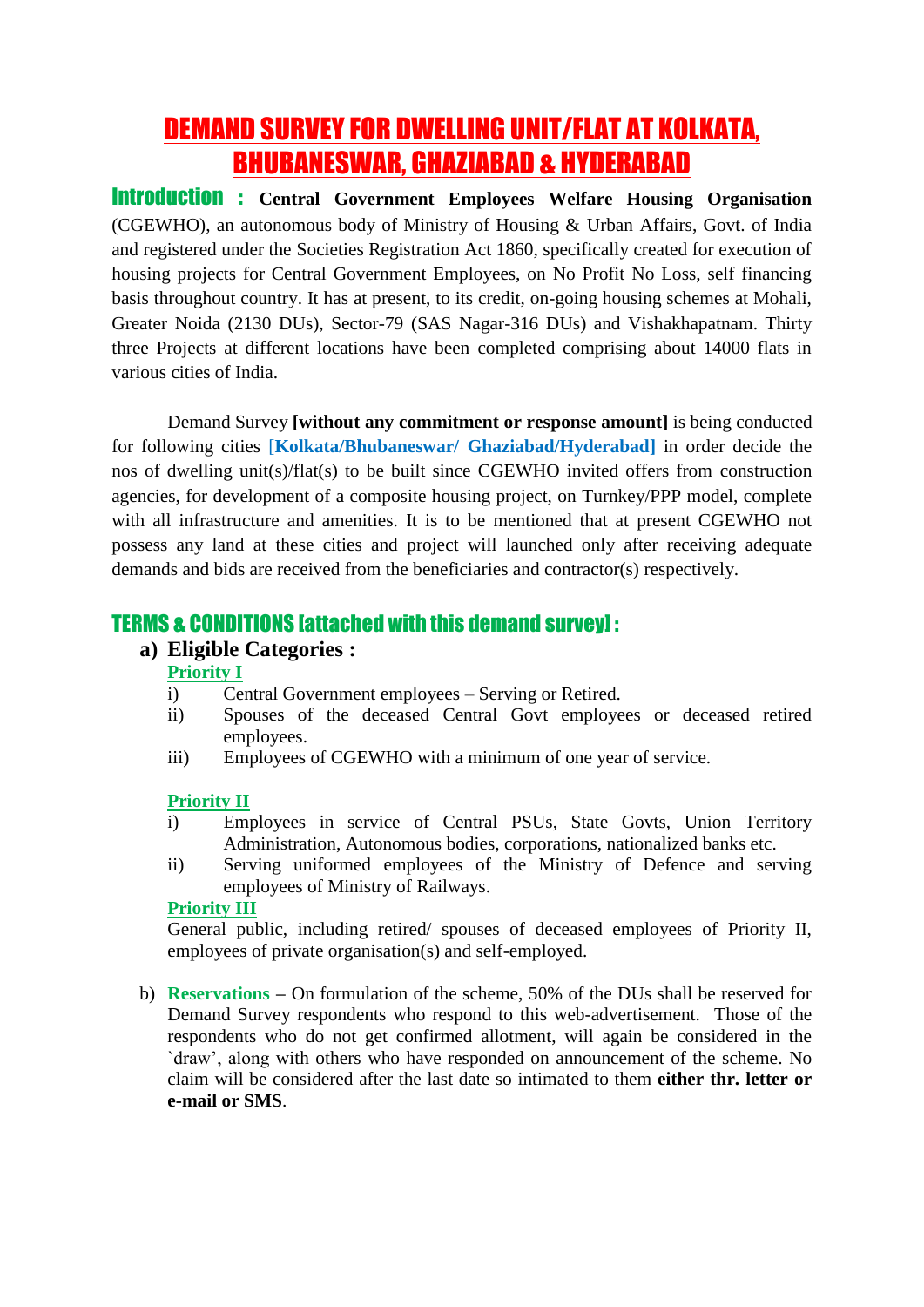c) **Procedure –** Prior to announcing the scheme(s), all the Demand Survey respondents will be intimated the scheme details either through **an intimation letter** to their registered mailing address or through an **e-mail** or through a **SMS**.

At that stage, a last date will be indicated by which respondent(s) of demand survey can decide as to whether to participate in the scheme by filling up an FORM with other documentation with application money as mentioned in the scheme brochure.

#### **General Information** –

- i) Location of complex and cost of individual DU/Flat(s) will be intimated later stage thr. announcement of the scheme through an advertisement and publishing of the **'Scheme Brochure**', on finalization of the Scheme.
- ii) CGEWHO usually builds multi-storied structures with lift. However, lower configurations may be considered in case of local requirements.
- iii) CGEWHO usually takes 1 to 2 years to complete the process of planning of the project and announcement of the corresponding housing scheme, and complete the project within four years thereafter.
- d) **How to Apply –** Interested persons may forward their applications **as per the format given**, giving the following details on a plan paper (A4 size) within **60 days [by 31/07/2018] superscribing** on the envelope `**Demand Survey-Kolkata/Bhubaneswar/ Ghaziabad/Hyderabad**'.

CEO, CGEWHO reserves the right to abandon the scheme/ demand survey for any or all cities without assigning any reasons whatsoever. Particulars and status of demand survey stationwise given in the next pages along with the form to be filled in.

**Central Govt. Employees Welfare Housing Organisation `A' Wing, 6th Floor, Janpath Bhawan, Janpath, New Delhi-110 001.**

Tel – 011- 23717249 / 23739722 Fax No. 011-23717250 E mail : [cgewho@nic.in](mailto:cgewho@nic.in) Website : [www.cgewho.in](http://www.cgewho.in/)

# LAST DATE 30/06/2019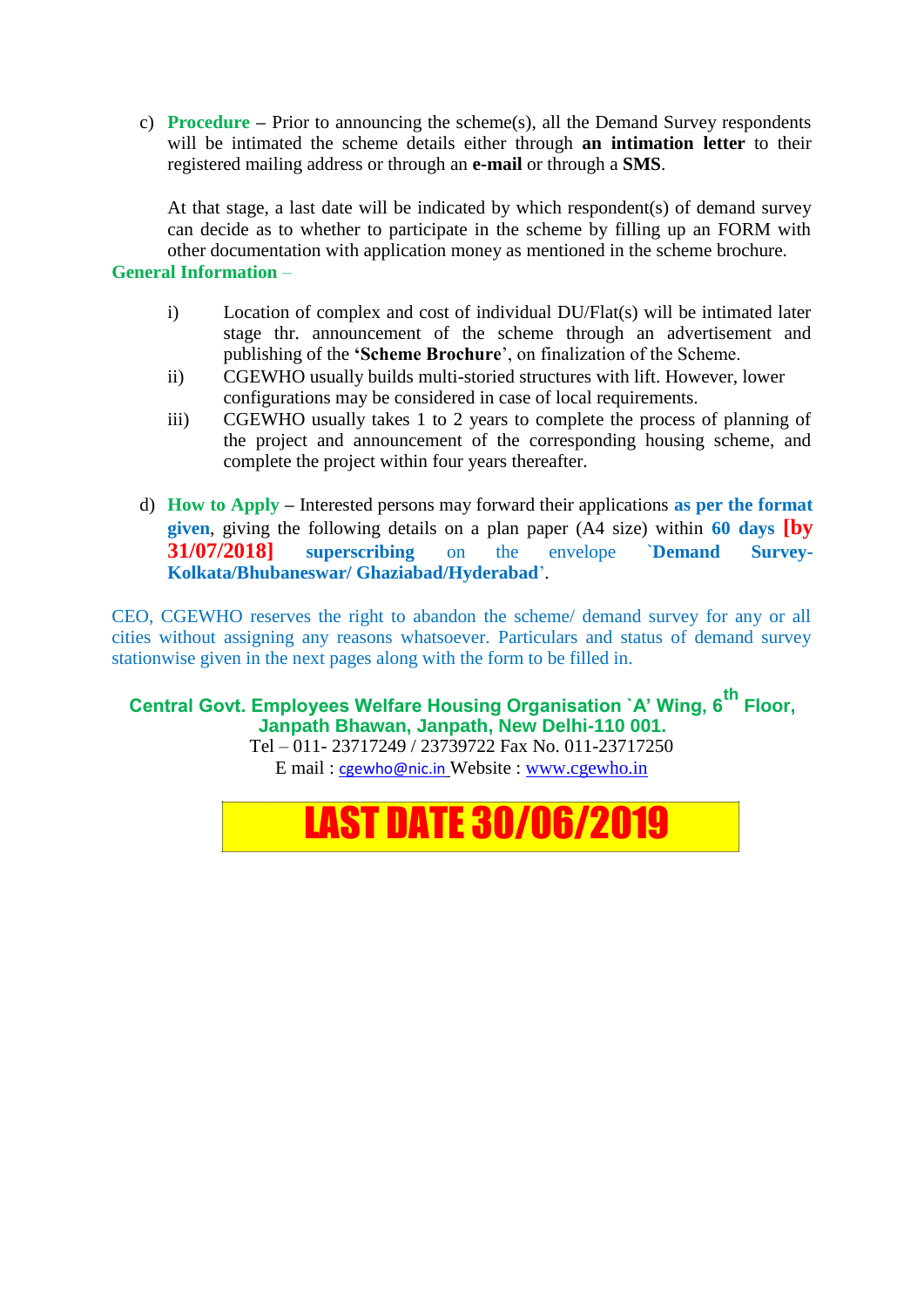| <b>Phase-I</b>                                                                                                                         |                                                                                                                                                                                                                                                                                                                                                                                                                                                                                                                                                                                                                        |  |  |  |  |  |  |
|----------------------------------------------------------------------------------------------------------------------------------------|------------------------------------------------------------------------------------------------------------------------------------------------------------------------------------------------------------------------------------------------------------------------------------------------------------------------------------------------------------------------------------------------------------------------------------------------------------------------------------------------------------------------------------------------------------------------------------------------------------------------|--|--|--|--|--|--|
| <b>Name of station(s)</b><br><b>for which Demand</b><br><b>Survey in 2018</b>                                                          | <b>Status of Turnkey project for location(s) as advertised in</b><br><b>Feh'2018</b>                                                                                                                                                                                                                                                                                                                                                                                                                                                                                                                                   |  |  |  |  |  |  |
| 1. KOLKATA<br>[Complex will be<br>named as Kendriya<br>Vihar-III]<br>'Application Form for<br>Response of Demand<br>Survey'            | <b>CGEWHO</b><br>invited<br>offers from<br>construction<br>agencies,<br>for<br>development of a composite housing project, on Turnkey/PPP<br>model, complete with all infrastructure and amenities on land at<br>following station(s)/location(s):<br>Kolkata: The land should be within a radius of 15 km from E M<br>$\mathbf{i}$<br>By Pass, Rubi Chowk, Kolkata.                                                                                                                                                                                                                                                   |  |  |  |  |  |  |
| 2. BHUBANESWAR<br>[Complex will be<br>named as Kendriya<br>Vihar-III]<br>'Application Form for<br>Response of Demand                   | ii) Bhubaneswar: The land should be within a radius of 10 km<br>from C V Raman College, Bhubaneswar.<br>iii) Ghaziabad: The land should be within a radius of 10 km from<br>Koyal Enclave, Loni-Bhopura Road, Ghaziabad.<br>iv) Hyderabad: The land should be within a radius of 15 kms from<br>IIIT, Gachibowli, Hyderabad.                                                                                                                                                                                                                                                                                           |  |  |  |  |  |  |
| Survey'<br>3. GHAZIABAD<br>[Complex will be<br>named as Kendriya<br>Vihar-I1<br>'Application Form for<br>Response of Demand<br>Survey' | The agency shall be responsible for transfer and registration of<br>land in favour of CGEWHO, approval of plans and construction<br>of the said housing project with all the essential services and<br>amenities. The housing project proposed to be built, shall have<br>preferably 3 types of Dwelling Units with lift, having carpet areas<br>(as defined in RERA) of approximately 30 $M^2$ to 90 $M^2$ .<br>Amenities would include a Community Centre with utility shops<br>etc as per norms of the statutory authorities. While giving the<br>proposal, it must be ensured by the agency that all the statutory |  |  |  |  |  |  |
| 4. HYDERABAD<br>[Complex will be<br>named as Kendriya<br>Vihar-IV]<br>'Application Form for<br>Response of Demand<br>Survey'           | requirements as per the local bye-laws and RERA guidelines of<br>the respective State should strictly be followed.<br>Application Form for this EOI should be made strictly through e-<br>tendering website of CGEWHO i.e. www.tenderwizard.com/CGEWHO<br>within 60 days of publication of the advertisement. No Off line<br>submission will be accepted.                                                                                                                                                                                                                                                              |  |  |  |  |  |  |